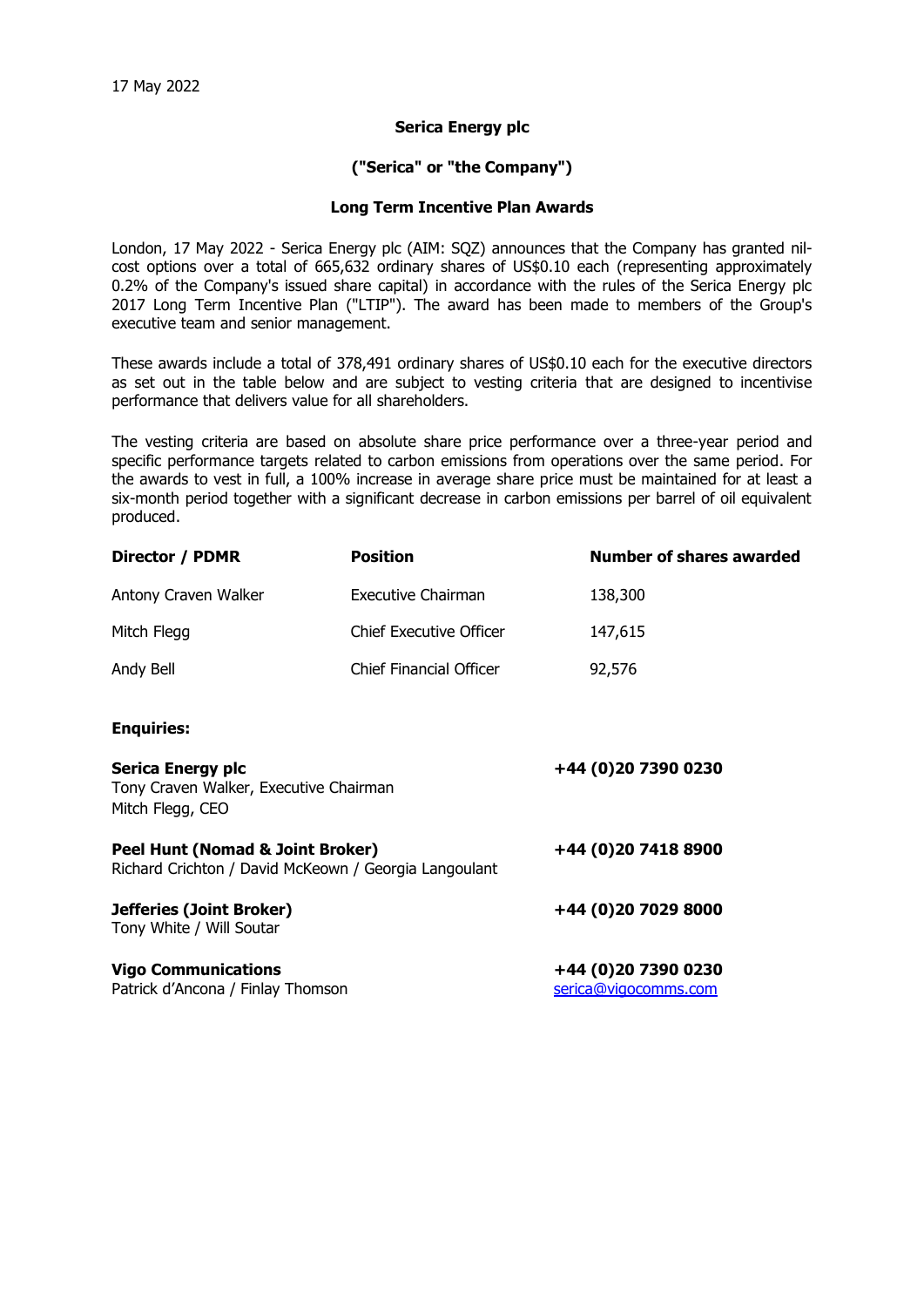The notifications below, made in accordance with the requirements of the Market Abuse Regulation, provide further detail.

NOTIFICATION AND PUBLIC DISCLOSURE OF TRANSACTIONS BY PERSONS DISCHARGING MANAGERIAL RESPONSIBILITIES AND PERSONS CLOSELY ASSOCIATED WITH THEM

| 1            | Details of the person discharging managerial responsibilities / person closely<br>associated                                                                                                            |                                                    |           |
|--------------|---------------------------------------------------------------------------------------------------------------------------------------------------------------------------------------------------------|----------------------------------------------------|-----------|
| a)           | Name                                                                                                                                                                                                    | Antony Craven Walker                               |           |
| $\mathbf{2}$ | <b>Reason for the notification</b>                                                                                                                                                                      |                                                    |           |
| a)           | Position/status                                                                                                                                                                                         | <b>Executive Chairman</b>                          |           |
| b)           | Initial notification/Amendment                                                                                                                                                                          | <b>Initial Notification</b>                        |           |
| 3            | Details of the issuer, emission allowance market participant, auction platform,<br>auctioneer or auction monitor                                                                                        |                                                    |           |
| a)           | Name                                                                                                                                                                                                    | Serica Energy plc                                  |           |
| b)           | LEI                                                                                                                                                                                                     | 213800EZZOKA815VC426                               |           |
| 4            | Details of the transaction(s): section to be repeated for (i) each type of<br>instrument; (ii) each type of transaction; (iii) each date; and (iv) each place where<br>transactions have been conducted |                                                    |           |
| a)           | Description of the financial instrument, type<br>of instrument                                                                                                                                          | Ordinary shares of US\$0.10 per share par<br>value |           |
|              | Identification code                                                                                                                                                                                     | GB00B0CY5V57                                       |           |
| b)           | Nature of the transaction                                                                                                                                                                               | Award of options under the LTIP                    |           |
| c)           | Price(s) and volumes(s)                                                                                                                                                                                 | Price(s)                                           | Volume(s) |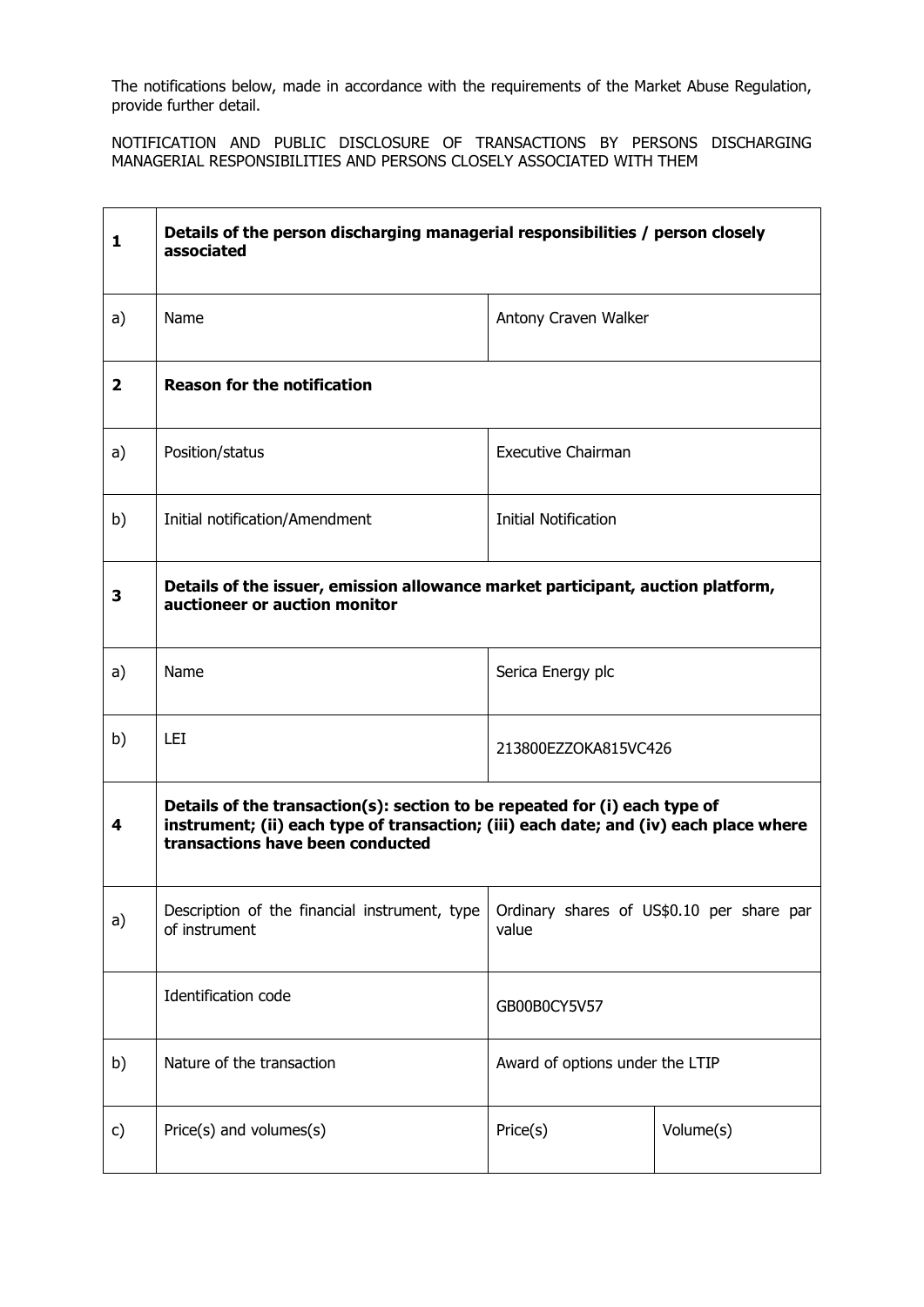|    |                          | N/A                        | 138,300 |
|----|--------------------------|----------------------------|---------|
| d) | Aggregated information   | N/A (single transaction)   |         |
|    | Aggregated volume        |                            |         |
|    | Price                    |                            |         |
| e) | Date of the transaction  | 16 May 2022                |         |
| f) | Place of the transaction | London Stock Exchange, AIM |         |

| $\mathbf{1}$   | Details of the person discharging managerial responsibilities / person closely<br>associated                                                                        |                                |  |
|----------------|---------------------------------------------------------------------------------------------------------------------------------------------------------------------|--------------------------------|--|
| a)             | Name                                                                                                                                                                | Mitch Flegg                    |  |
| $\overline{2}$ | <b>Reason for the notification</b>                                                                                                                                  |                                |  |
| a)             | Position/status                                                                                                                                                     | <b>Chief Executive Officer</b> |  |
| b)             | Initial notification/Amendment                                                                                                                                      | <b>Initial Notification</b>    |  |
| 3              | Details of the issuer, emission allowance market participant, auction platform,<br>auctioneer or auction monitor                                                    |                                |  |
| a)             | Name                                                                                                                                                                | Serica Energy plc              |  |
| b)             | <b>LEI</b>                                                                                                                                                          | 213800EZZOKA815VC426           |  |
| 4              | Details of the transaction(s): section to be repeated for (i) each type of<br>instrument; (ii) each type of transaction; (iii) each date; and (iv) each place where |                                |  |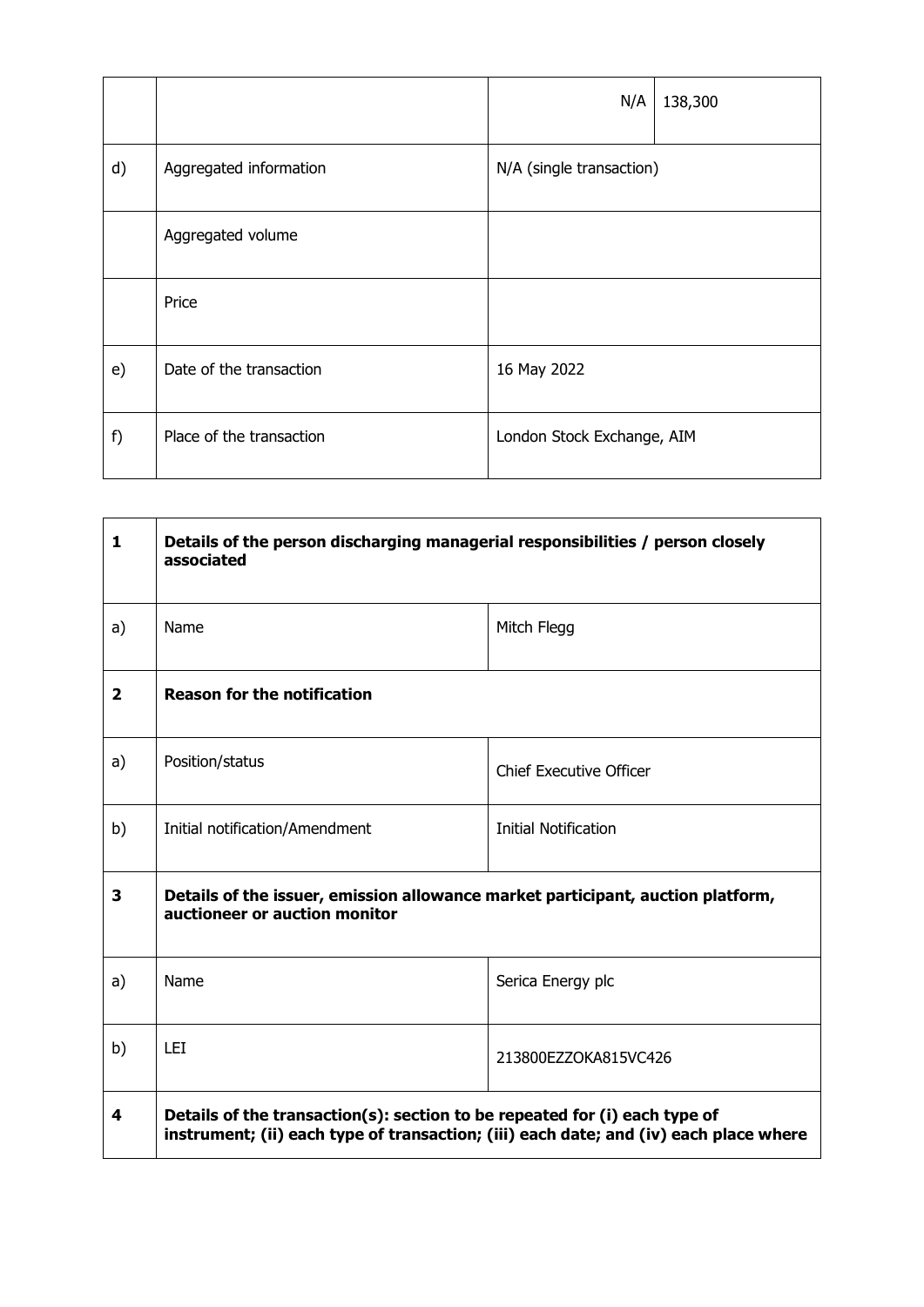|              | transactions have been conducted                               |                                                    |           |
|--------------|----------------------------------------------------------------|----------------------------------------------------|-----------|
| a)           | Description of the financial instrument, type<br>of instrument | Ordinary shares of US\$0.10 per share par<br>value |           |
|              | Identification code                                            | GB00B0CY5V57                                       |           |
| b)           | Nature of the transaction                                      | Award of options under the LTIP                    |           |
| $\mathsf{c}$ | Price(s) and volumes(s)                                        | Price(s)                                           | Volume(s) |
|              |                                                                | N/A                                                | 147,615   |
| d)           | Aggregated information                                         | N/A (single transaction)                           |           |
|              | Aggregated volume                                              |                                                    |           |
|              | Price                                                          |                                                    |           |
| e)           | Date of the transaction                                        | 16 May 2022                                        |           |
| f)           | Place of the transaction                                       | London Stock Exchange, AIM                         |           |

| Details of the person discharging managerial responsibilities / person closely<br>associated |           |  |  |
|----------------------------------------------------------------------------------------------|-----------|--|--|
| Name                                                                                         | Andy Bell |  |  |
| <b>Reason for the notification</b>                                                           |           |  |  |
| Position/status<br><b>Chief Financial Officer</b>                                            |           |  |  |